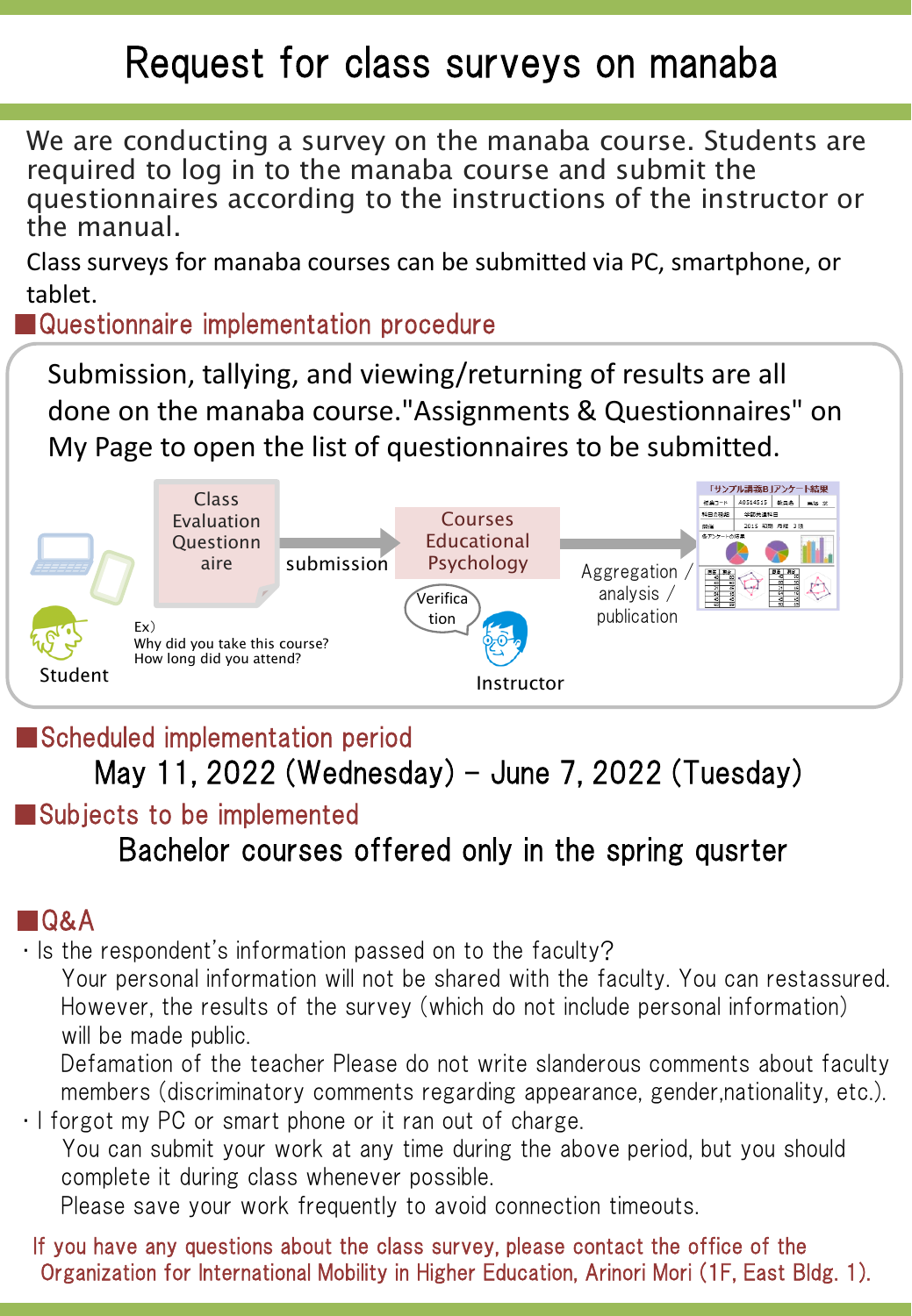## Course Evaluation

#### How to access manaba My Page

This course evaluation asks for the opinions of students taking each course. The purpose of this course evaluation is to improve the quality of each course. Your answers will be used only for that purpose. Please answer each question honestly. The survey will not identify students as individuals, but please do not use offensive words in expressing your opinions.

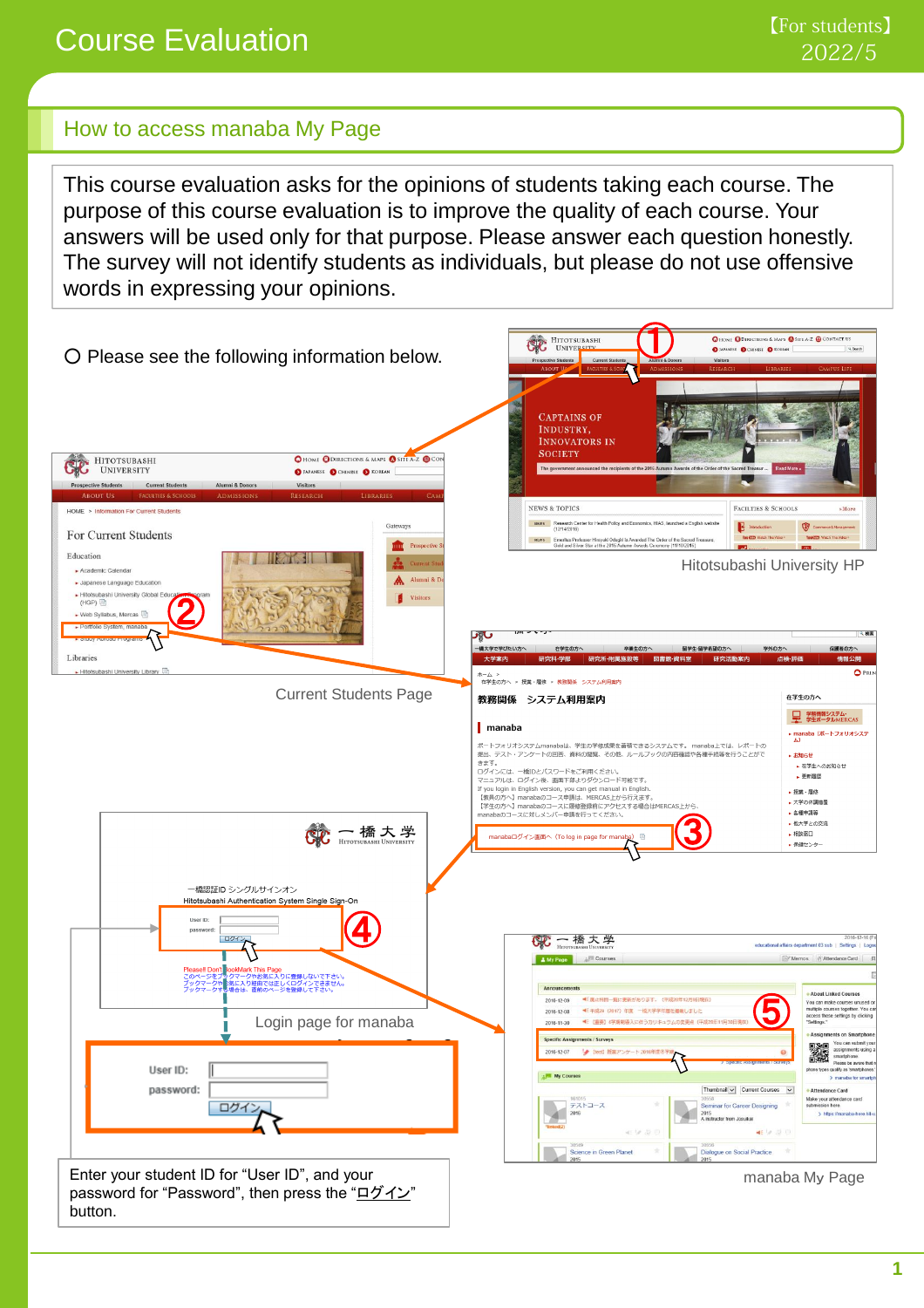#### **How to answer a course evaluation survey**

Follow the steps below to answer a course evaluation.

- 1. Select a course evaluation survey you need to answer from the Specific Assignments/Surveys list in My Page.
- 2. Select a course title and the answer form will be displayed.
- 3. Click Start.



| <b>Specific Assignments / Surveys</b>                           |                    |                                           |
|-----------------------------------------------------------------|--------------------|-------------------------------------------|
| <b>Title</b>                                                    | <b>Status</b>      | Period                                    |
| ■ 授業アンケート(平成28年度後期) / Class<br>Evaluation(2nd semester in 2016) | <b>In Progress</b> | 2016-10-12 00:00:00 - 2016-11-01 00:00:00 |
| international economics1                                        | Not submitted      | 2016                                      |
| international politics2                                         | Not submitted      | 2016                                      |
| international politics1                                         | Not submitted      | 2016                                      |
| international law3                                              | Not submitted      | 2016                                      |
|                                                                 |                    |                                           |

Specific Assignments / Surveys page

|                                  |                                                                                                                                                                                                                                        | international economics1:授業アンケート(平成28年度後期) / Class Evaluation(2nd semester in 2016) |
|----------------------------------|----------------------------------------------------------------------------------------------------------------------------------------------------------------------------------------------------------------------------------------|-------------------------------------------------------------------------------------|
| <b>Description</b>               | evaluations of all departments. Please answer them.                                                                                                                                                                                    | 全学部対象の授業アンケートです。回答をお願いします。 / These are class                                        |
| <b>Course Information</b>        | 2016 Instructor Manabu Baba                                                                                                                                                                                                            |                                                                                     |
| <b>Start</b>                     | 2016-10-12 00:00:00                                                                                                                                                                                                                    |                                                                                     |
| End                              | 2016-11-01 00:00:00                                                                                                                                                                                                                    |                                                                                     |
| <b>Status</b>                    | In progress<br>Not submitted yet.                                                                                                                                                                                                      |                                                                                     |
|                                  | <b>Start</b>                                                                                                                                                                                                                           |                                                                                     |
|                                  |                                                                                                                                                                                                                                        | Survey Room                                                                         |
| HITOTSUBASHI UNIVERSITY          |                                                                                                                                                                                                                                        | educational affairs department 03 sub   Settings   Logout                           |
| <b>AFTI</b> Courses<br>& My Page |                                                                                                                                                                                                                                        | Memos Attendance Card<br>日本語                                                        |
| <b>Survey Room</b><br>Enter      | Confirm<br>Finish                                                                                                                                                                                                                      |                                                                                     |
|                                  | テストコース2: [test] 授業アンケート 2016年度冬学期                                                                                                                                                                                                      |                                                                                     |
|                                  |                                                                                                                                                                                                                                        | Questions 15                                                                        |
|                                  | 授業での学習状況<br><b>Students' Learning in This Course</b>                                                                                                                                                                                   |                                                                                     |
|                                  | 提案の学習に意欲的に取り組みましたか?<br>Did you work hard in this course?(蓝状必须)<br>1. ○ 全くそう思わない<br>Do not agree at all<br>2. ○ そう思わない<br>Do not agree<br>3. 0 どちらともいえない<br>Answers do not apply<br>4. ○ そう思う<br>Agree<br>5. ● 強くそう思う<br>Strongly agree |                                                                                     |

4. Answer questions.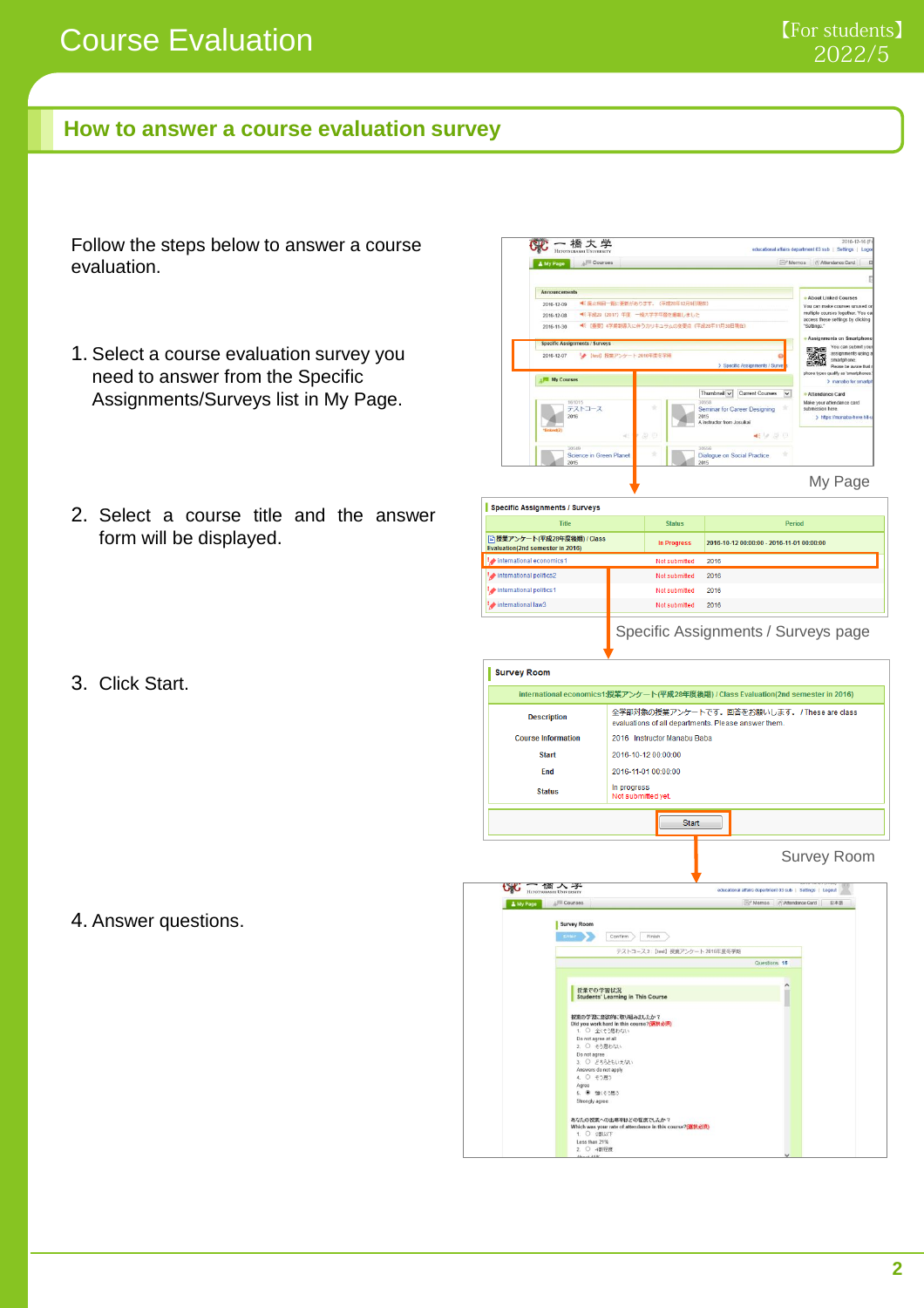5. Click Confirm after you answer all the questions.

6. Please make sure to click Submit to finalize your submission.

| A My Page           | <b>AFR</b> Courses                                                                                                                                                     |                                                                                                                                      | [E? Momos   2 Attendance Card   日本語                       |                  |  |
|---------------------|------------------------------------------------------------------------------------------------------------------------------------------------------------------------|--------------------------------------------------------------------------------------------------------------------------------------|-----------------------------------------------------------|------------------|--|
|                     | Survey Room<br>Enter<br>Confirm<br>Finish                                                                                                                              |                                                                                                                                      |                                                           |                  |  |
|                     |                                                                                                                                                                        | テストコース2:[tost] 夜流アンケート 2016年度冬学期                                                                                                     |                                                           |                  |  |
|                     |                                                                                                                                                                        |                                                                                                                                      | Questions 15                                              |                  |  |
|                     | Lib not agree at as<br>2. ○ そう思わない<br>Do not agree<br>3. @ どうらともいえない<br>Answers do not apply<br>4. 0 そう思う<br>Agree<br>6. 0 BK69E5<br>Strongly agree<br>自由記述<br>Opinion |                                                                                                                                      | $\overline{\phantom{0}}$                                  |                  |  |
|                     | この記述は提案をおりよくするために使われます。議論中傳を2け、提案改善に資する想想や意見を<br>記入してください。<br>Please write your opinions to brush up the course.                                                       |                                                                                                                                      |                                                           |                  |  |
|                     | Save and qu                                                                                                                                                            | Confirm                                                                                                                              |                                                           |                  |  |
|                     |                                                                                                                                                                        |                                                                                                                                      |                                                           |                  |  |
|                     |                                                                                                                                                                        |                                                                                                                                      | educational affairs department 03 sub   Settings   Logout | 2016-12-21 (Wed) |  |
| C 一橋大学<br>A My Page | <b>API Courses</b>                                                                                                                                                     |                                                                                                                                      | Memos @'Attendance Card                                   | 日本語              |  |
| ı                   | Survey Room<br>Confirm<br>Enter<br>Finish                                                                                                                              |                                                                                                                                      |                                                           |                  |  |
|                     |                                                                                                                                                                        | Click the 'Submit' button.                                                                                                           |                                                           |                  |  |
|                     | Back                                                                                                                                                                   | The survey is not yet submitted. Click the 'Submit' button below to submit.<br>+ To modify your answers, please click 'Bac<br>Submit | Answers 14 / 15                                           |                  |  |
|                     |                                                                                                                                                                        |                                                                                                                                      |                                                           |                  |  |

#### • 【Caution!】

- $\checkmark$  If you want to save and leave the survey temporarily, make sure to click **Save and quit** so that the connection will not time out.
- 【Note】
- $\checkmark$  If you have any surveys left submitted, the number of unsubmitted surveys will be displayed in My Page.